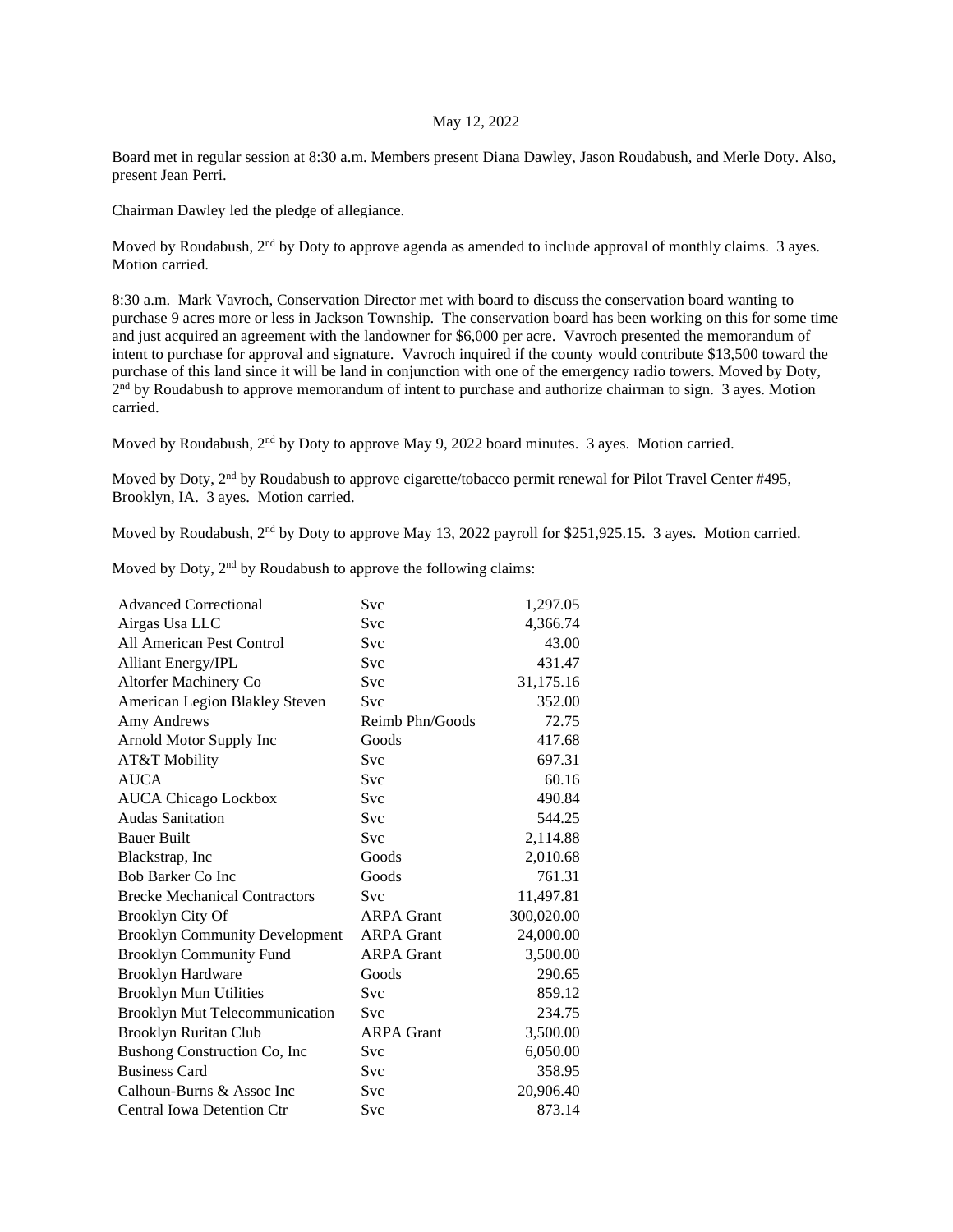| Central Iowa Salvage                | Svc                | 168.37     |
|-------------------------------------|--------------------|------------|
| Chemsearch                          | Svc                | 1,351.70   |
| Classic Car Wash                    | Svc                | 246.75     |
| David Krivachek                     | Goods              | 79.99      |
| Dawn Disney-Bruggeman               | Contract/Mil       | 2,375.45   |
| Deep River City Of                  | Svc                | 63.55      |
| DeJong Door Service, Inc            | Svc                | 445.00     |
| Des Moines Register                 | Svc                | 417.16     |
| Des Moines Stamp Mfg Co             | Svc                | 32.90      |
| Diana Dawley                        | Mil                | 494.38     |
| Douds Stone LLC                     | Goods              | 12,039.64  |
| <b>Election Source</b>              | Goods              | 67.77      |
| Electrical Engineering & Equip      | Svc                | 725.01     |
| Fareway Stores Inc                  | Svc                | 72.22      |
| <b>Fastenal Company</b>             | Svc                | 232.75     |
| Forbes Office Equip Inc             | Goods              | 456.19     |
| Galls Inc                           | Svc                | 3,650.18   |
| Galyn Nook                          | <b>Reimb Phone</b> | 34.85      |
| <b>GATR Truck Center</b>            | Svc                | 769.74     |
| Grimes Asphalt & Paving Corp        | Svc                | 918.34     |
| Grinnell Art Council                | <b>ARPA Grant</b>  | 3,880.00   |
| Grinnell City Of                    | <b>ARPA Grant</b>  | 300,000.00 |
| Grinnell City Of                    | Svc                | 182.65     |
| <b>Grinnell Firestone Store</b>     | Svc                | 396.23     |
| Grinnell Herald Register            | Svc                | 401.34     |
| Grinnell Regional Medical Ctr       | <b>ARPA Grant</b>  | 250,000.00 |
| Grinnell Regional Public Health     | Svc                | 14,019.02  |
| <b>Hall Construction</b>            | Svc                | 8,247.50   |
| Hartwick Fire Department            | <b>ARPA Grant</b>  | 45,000.00  |
| Helmuth Repair                      | Goods              | 169.05     |
| Henry M Adkins & Son Inc            | Goods              | 767.89     |
| Herberger Construction Co Inc       | Svc                | 125,786.83 |
| Hickenbottom Inc                    | Svc                | 139.20     |
| <b>Hometown Hardware</b>            | Goods              | 577.43     |
| Housby Mack Inc                     | Goods              | 3,968.21   |
| Hy-Vee Store Inc                    | <b>Svc</b>         | 5,441.75   |
| <b>Inclusion Solutions LLC</b>      | Goods              | 339.18     |
| Infomax                             | Goods              | 2,308.73   |
| Iowa City VA Volunteer Svcs         | Svc                | 282.00     |
| Iowa County Recorders Assn          | Svc                | 200.00     |
| Iowa Dept Of Natural Resources      | Svc                | 300.00     |
| Iowa Dept Of Public Health          | Svc                | 2,092.00   |
| Iowa Healthiest State Initiative    | <b>ARPA Grant</b>  | 20,000.00  |
| <b>Iowa Law Enforcement Academy</b> | Svc                | 150.00     |
| <b>Iowa Prison Industries</b>       | Svc                | 1,278.10   |
| <b>Iowa Radiology</b>               | Svc                | 55.00      |
| IP Pathways                         | Svc                | 8,117.30   |
| Jacob Ross                          | Reimb Uniform      | 213.99     |
| James C Cranston                    | Svc                | 396.71     |
| John Deere Financial                | Goods              | 263.24     |
| Julie Hendricks DDS                 | Svc                | 220.00     |
|                                     |                    |            |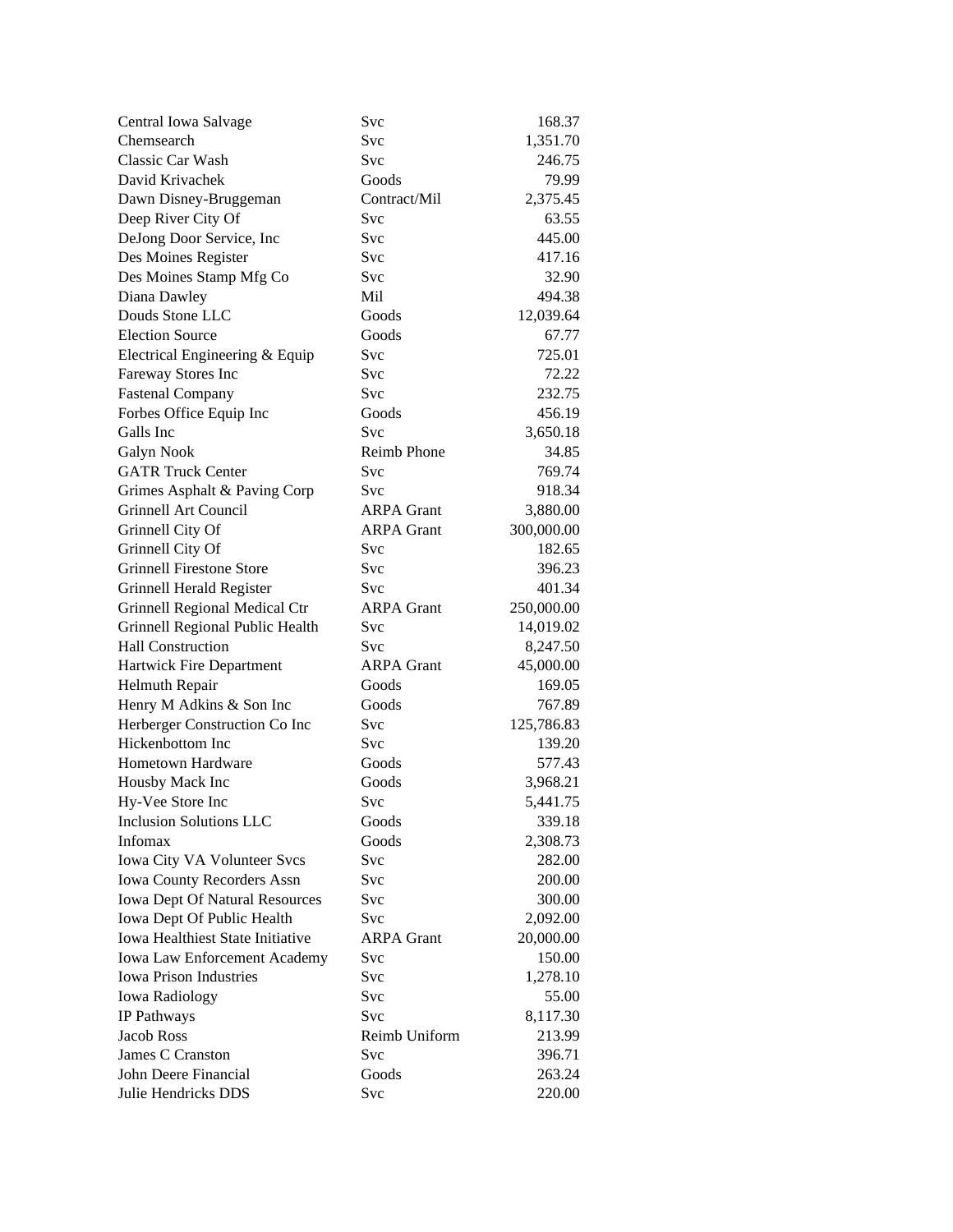| Svc<br>61.75<br>Keystone Laboratories<br><b>KGRN</b><br><b>ARPA Grant</b><br>16,382.00<br>Leading Edge Builders<br>Svc<br>2,750.00<br>Legal Support Services LC<br>Svc<br>130.00<br>Linder Tire Service, Inc.<br>Svc<br>88.15<br>Losure & Sons<br>Svc<br>375.00<br>Goods<br>264.56<br>Lowry Equipment Inc<br>Mahaska Communication Group<br>Svc<br>125.80<br>Mail Services LLC<br>Svc<br>669.84<br>Malcom City Of<br><b>ARPA Grant</b><br>10,000.00<br><b>Malcom Food Pantry</b><br><b>ARPA Grant</b><br>10,000.00<br><b>Manatts</b> Inc<br>3,768.74<br>Goods<br>Martin Equipment Of Il, Inc.<br>Goods<br>345.77<br>Martin Marietta Materials<br>Goods<br>177,555.20<br>Matt Parrott/Storey Kenworthy<br>Goods<br>480.84<br>McKesson Medical Surgical<br>Goods<br>118.36<br>Mil<br>Merle Doty<br>60.00<br>Mid American Energy<br>Svc<br>2,392.96<br><b>ARPA Grant</b><br>300,000.00<br>Montezuma City Of<br>Montezuma Municipal Utilities<br>3,938.16<br>Svc<br>Montezuma State Bank<br>25.50<br>Svc<br>Mutual Wheel Co<br>Svc<br>363.28<br>Goods<br>331.52<br>Napa Auto Parts<br>Nebraska Dept Of Motor Vehicle<br>Svc<br>8.50<br>New Century F.S. Inc<br>Svc<br>3,658.60<br>Norsolv Systems Environmental<br>Svc<br>169.95<br>Oden Enterprises Inc<br>Svc<br>44,794.80<br><b>Ohalloran International Inc</b><br>Goods<br>3,804.77<br>Goods<br><b>OHD</b><br>14,752.25<br>Goods<br>113.00<br>Pella Printing<br>Svc<br>732.57<br><b>Pitney Bowes</b><br>Pow Co Employee Health Plan Tr<br>Svc<br>6,673.41<br>Poweshiek County 4-H<br><b>ARPA Grant</b><br>17,000.00<br>Poweshiek County Assessor<br><b>ARPA Grant</b><br>11,082.00<br>Poweshiek County Auditor<br>600.00<br>Svc<br><b>ARPA Grant</b><br>Poweshiek County Conservation<br>75,000.00<br>Poweshiek County E-911<br>Goods<br>155.00<br>Poweshiek County EMA<br><b>ARPA Grant</b><br>23,094.00<br>Poweshiek County Extension<br><b>ARPA Grant</b><br>10,000.00<br>Poweshiek County Public Health<br><b>ARPA Grant</b><br>28,500.00<br>Poweshiek Water Assn<br>116.75<br>Svc<br>Premier Office Equip/RK Dixon<br>Svc<br>81.69<br>Racom Corporation<br>Svc<br>17,102.51<br>RJ Thomas Mfg Co Inc<br>Svc<br>1,106.00<br>Rma Armament<br>Svc<br>1,692.00<br>Robert Collum<br>Mil<br>19.33<br>Robert Wilhelm<br>1,245.10<br>Reimb Mil Goods<br>Rockford Rigging Inc<br>Svc<br>138.89<br>Russ Schuck<br>Reimb Mil Goods<br>278.77<br>S & S Electric Ltd<br>Svc<br>206.72 | Key Cooperative | Svc | 882.11 |
|------------------------------------------------------------------------------------------------------------------------------------------------------------------------------------------------------------------------------------------------------------------------------------------------------------------------------------------------------------------------------------------------------------------------------------------------------------------------------------------------------------------------------------------------------------------------------------------------------------------------------------------------------------------------------------------------------------------------------------------------------------------------------------------------------------------------------------------------------------------------------------------------------------------------------------------------------------------------------------------------------------------------------------------------------------------------------------------------------------------------------------------------------------------------------------------------------------------------------------------------------------------------------------------------------------------------------------------------------------------------------------------------------------------------------------------------------------------------------------------------------------------------------------------------------------------------------------------------------------------------------------------------------------------------------------------------------------------------------------------------------------------------------------------------------------------------------------------------------------------------------------------------------------------------------------------------------------------------------------------------------------------------------------------------------------------------------------------------------------------------------------------------------------------------------------------------------------------------------------------------------------------------------------------------------------------------------------------------------------------------------------------------------------------------------|-----------------|-----|--------|
|                                                                                                                                                                                                                                                                                                                                                                                                                                                                                                                                                                                                                                                                                                                                                                                                                                                                                                                                                                                                                                                                                                                                                                                                                                                                                                                                                                                                                                                                                                                                                                                                                                                                                                                                                                                                                                                                                                                                                                                                                                                                                                                                                                                                                                                                                                                                                                                                                              |                 |     |        |
|                                                                                                                                                                                                                                                                                                                                                                                                                                                                                                                                                                                                                                                                                                                                                                                                                                                                                                                                                                                                                                                                                                                                                                                                                                                                                                                                                                                                                                                                                                                                                                                                                                                                                                                                                                                                                                                                                                                                                                                                                                                                                                                                                                                                                                                                                                                                                                                                                              |                 |     |        |
|                                                                                                                                                                                                                                                                                                                                                                                                                                                                                                                                                                                                                                                                                                                                                                                                                                                                                                                                                                                                                                                                                                                                                                                                                                                                                                                                                                                                                                                                                                                                                                                                                                                                                                                                                                                                                                                                                                                                                                                                                                                                                                                                                                                                                                                                                                                                                                                                                              |                 |     |        |
|                                                                                                                                                                                                                                                                                                                                                                                                                                                                                                                                                                                                                                                                                                                                                                                                                                                                                                                                                                                                                                                                                                                                                                                                                                                                                                                                                                                                                                                                                                                                                                                                                                                                                                                                                                                                                                                                                                                                                                                                                                                                                                                                                                                                                                                                                                                                                                                                                              |                 |     |        |
|                                                                                                                                                                                                                                                                                                                                                                                                                                                                                                                                                                                                                                                                                                                                                                                                                                                                                                                                                                                                                                                                                                                                                                                                                                                                                                                                                                                                                                                                                                                                                                                                                                                                                                                                                                                                                                                                                                                                                                                                                                                                                                                                                                                                                                                                                                                                                                                                                              |                 |     |        |
|                                                                                                                                                                                                                                                                                                                                                                                                                                                                                                                                                                                                                                                                                                                                                                                                                                                                                                                                                                                                                                                                                                                                                                                                                                                                                                                                                                                                                                                                                                                                                                                                                                                                                                                                                                                                                                                                                                                                                                                                                                                                                                                                                                                                                                                                                                                                                                                                                              |                 |     |        |
|                                                                                                                                                                                                                                                                                                                                                                                                                                                                                                                                                                                                                                                                                                                                                                                                                                                                                                                                                                                                                                                                                                                                                                                                                                                                                                                                                                                                                                                                                                                                                                                                                                                                                                                                                                                                                                                                                                                                                                                                                                                                                                                                                                                                                                                                                                                                                                                                                              |                 |     |        |
|                                                                                                                                                                                                                                                                                                                                                                                                                                                                                                                                                                                                                                                                                                                                                                                                                                                                                                                                                                                                                                                                                                                                                                                                                                                                                                                                                                                                                                                                                                                                                                                                                                                                                                                                                                                                                                                                                                                                                                                                                                                                                                                                                                                                                                                                                                                                                                                                                              |                 |     |        |
|                                                                                                                                                                                                                                                                                                                                                                                                                                                                                                                                                                                                                                                                                                                                                                                                                                                                                                                                                                                                                                                                                                                                                                                                                                                                                                                                                                                                                                                                                                                                                                                                                                                                                                                                                                                                                                                                                                                                                                                                                                                                                                                                                                                                                                                                                                                                                                                                                              |                 |     |        |
|                                                                                                                                                                                                                                                                                                                                                                                                                                                                                                                                                                                                                                                                                                                                                                                                                                                                                                                                                                                                                                                                                                                                                                                                                                                                                                                                                                                                                                                                                                                                                                                                                                                                                                                                                                                                                                                                                                                                                                                                                                                                                                                                                                                                                                                                                                                                                                                                                              |                 |     |        |
|                                                                                                                                                                                                                                                                                                                                                                                                                                                                                                                                                                                                                                                                                                                                                                                                                                                                                                                                                                                                                                                                                                                                                                                                                                                                                                                                                                                                                                                                                                                                                                                                                                                                                                                                                                                                                                                                                                                                                                                                                                                                                                                                                                                                                                                                                                                                                                                                                              |                 |     |        |
|                                                                                                                                                                                                                                                                                                                                                                                                                                                                                                                                                                                                                                                                                                                                                                                                                                                                                                                                                                                                                                                                                                                                                                                                                                                                                                                                                                                                                                                                                                                                                                                                                                                                                                                                                                                                                                                                                                                                                                                                                                                                                                                                                                                                                                                                                                                                                                                                                              |                 |     |        |
|                                                                                                                                                                                                                                                                                                                                                                                                                                                                                                                                                                                                                                                                                                                                                                                                                                                                                                                                                                                                                                                                                                                                                                                                                                                                                                                                                                                                                                                                                                                                                                                                                                                                                                                                                                                                                                                                                                                                                                                                                                                                                                                                                                                                                                                                                                                                                                                                                              |                 |     |        |
|                                                                                                                                                                                                                                                                                                                                                                                                                                                                                                                                                                                                                                                                                                                                                                                                                                                                                                                                                                                                                                                                                                                                                                                                                                                                                                                                                                                                                                                                                                                                                                                                                                                                                                                                                                                                                                                                                                                                                                                                                                                                                                                                                                                                                                                                                                                                                                                                                              |                 |     |        |
|                                                                                                                                                                                                                                                                                                                                                                                                                                                                                                                                                                                                                                                                                                                                                                                                                                                                                                                                                                                                                                                                                                                                                                                                                                                                                                                                                                                                                                                                                                                                                                                                                                                                                                                                                                                                                                                                                                                                                                                                                                                                                                                                                                                                                                                                                                                                                                                                                              |                 |     |        |
|                                                                                                                                                                                                                                                                                                                                                                                                                                                                                                                                                                                                                                                                                                                                                                                                                                                                                                                                                                                                                                                                                                                                                                                                                                                                                                                                                                                                                                                                                                                                                                                                                                                                                                                                                                                                                                                                                                                                                                                                                                                                                                                                                                                                                                                                                                                                                                                                                              |                 |     |        |
|                                                                                                                                                                                                                                                                                                                                                                                                                                                                                                                                                                                                                                                                                                                                                                                                                                                                                                                                                                                                                                                                                                                                                                                                                                                                                                                                                                                                                                                                                                                                                                                                                                                                                                                                                                                                                                                                                                                                                                                                                                                                                                                                                                                                                                                                                                                                                                                                                              |                 |     |        |
|                                                                                                                                                                                                                                                                                                                                                                                                                                                                                                                                                                                                                                                                                                                                                                                                                                                                                                                                                                                                                                                                                                                                                                                                                                                                                                                                                                                                                                                                                                                                                                                                                                                                                                                                                                                                                                                                                                                                                                                                                                                                                                                                                                                                                                                                                                                                                                                                                              |                 |     |        |
|                                                                                                                                                                                                                                                                                                                                                                                                                                                                                                                                                                                                                                                                                                                                                                                                                                                                                                                                                                                                                                                                                                                                                                                                                                                                                                                                                                                                                                                                                                                                                                                                                                                                                                                                                                                                                                                                                                                                                                                                                                                                                                                                                                                                                                                                                                                                                                                                                              |                 |     |        |
|                                                                                                                                                                                                                                                                                                                                                                                                                                                                                                                                                                                                                                                                                                                                                                                                                                                                                                                                                                                                                                                                                                                                                                                                                                                                                                                                                                                                                                                                                                                                                                                                                                                                                                                                                                                                                                                                                                                                                                                                                                                                                                                                                                                                                                                                                                                                                                                                                              |                 |     |        |
|                                                                                                                                                                                                                                                                                                                                                                                                                                                                                                                                                                                                                                                                                                                                                                                                                                                                                                                                                                                                                                                                                                                                                                                                                                                                                                                                                                                                                                                                                                                                                                                                                                                                                                                                                                                                                                                                                                                                                                                                                                                                                                                                                                                                                                                                                                                                                                                                                              |                 |     |        |
|                                                                                                                                                                                                                                                                                                                                                                                                                                                                                                                                                                                                                                                                                                                                                                                                                                                                                                                                                                                                                                                                                                                                                                                                                                                                                                                                                                                                                                                                                                                                                                                                                                                                                                                                                                                                                                                                                                                                                                                                                                                                                                                                                                                                                                                                                                                                                                                                                              |                 |     |        |
|                                                                                                                                                                                                                                                                                                                                                                                                                                                                                                                                                                                                                                                                                                                                                                                                                                                                                                                                                                                                                                                                                                                                                                                                                                                                                                                                                                                                                                                                                                                                                                                                                                                                                                                                                                                                                                                                                                                                                                                                                                                                                                                                                                                                                                                                                                                                                                                                                              |                 |     |        |
|                                                                                                                                                                                                                                                                                                                                                                                                                                                                                                                                                                                                                                                                                                                                                                                                                                                                                                                                                                                                                                                                                                                                                                                                                                                                                                                                                                                                                                                                                                                                                                                                                                                                                                                                                                                                                                                                                                                                                                                                                                                                                                                                                                                                                                                                                                                                                                                                                              |                 |     |        |
|                                                                                                                                                                                                                                                                                                                                                                                                                                                                                                                                                                                                                                                                                                                                                                                                                                                                                                                                                                                                                                                                                                                                                                                                                                                                                                                                                                                                                                                                                                                                                                                                                                                                                                                                                                                                                                                                                                                                                                                                                                                                                                                                                                                                                                                                                                                                                                                                                              |                 |     |        |
|                                                                                                                                                                                                                                                                                                                                                                                                                                                                                                                                                                                                                                                                                                                                                                                                                                                                                                                                                                                                                                                                                                                                                                                                                                                                                                                                                                                                                                                                                                                                                                                                                                                                                                                                                                                                                                                                                                                                                                                                                                                                                                                                                                                                                                                                                                                                                                                                                              |                 |     |        |
|                                                                                                                                                                                                                                                                                                                                                                                                                                                                                                                                                                                                                                                                                                                                                                                                                                                                                                                                                                                                                                                                                                                                                                                                                                                                                                                                                                                                                                                                                                                                                                                                                                                                                                                                                                                                                                                                                                                                                                                                                                                                                                                                                                                                                                                                                                                                                                                                                              |                 |     |        |
|                                                                                                                                                                                                                                                                                                                                                                                                                                                                                                                                                                                                                                                                                                                                                                                                                                                                                                                                                                                                                                                                                                                                                                                                                                                                                                                                                                                                                                                                                                                                                                                                                                                                                                                                                                                                                                                                                                                                                                                                                                                                                                                                                                                                                                                                                                                                                                                                                              |                 |     |        |
|                                                                                                                                                                                                                                                                                                                                                                                                                                                                                                                                                                                                                                                                                                                                                                                                                                                                                                                                                                                                                                                                                                                                                                                                                                                                                                                                                                                                                                                                                                                                                                                                                                                                                                                                                                                                                                                                                                                                                                                                                                                                                                                                                                                                                                                                                                                                                                                                                              |                 |     |        |
|                                                                                                                                                                                                                                                                                                                                                                                                                                                                                                                                                                                                                                                                                                                                                                                                                                                                                                                                                                                                                                                                                                                                                                                                                                                                                                                                                                                                                                                                                                                                                                                                                                                                                                                                                                                                                                                                                                                                                                                                                                                                                                                                                                                                                                                                                                                                                                                                                              |                 |     |        |
|                                                                                                                                                                                                                                                                                                                                                                                                                                                                                                                                                                                                                                                                                                                                                                                                                                                                                                                                                                                                                                                                                                                                                                                                                                                                                                                                                                                                                                                                                                                                                                                                                                                                                                                                                                                                                                                                                                                                                                                                                                                                                                                                                                                                                                                                                                                                                                                                                              |                 |     |        |
|                                                                                                                                                                                                                                                                                                                                                                                                                                                                                                                                                                                                                                                                                                                                                                                                                                                                                                                                                                                                                                                                                                                                                                                                                                                                                                                                                                                                                                                                                                                                                                                                                                                                                                                                                                                                                                                                                                                                                                                                                                                                                                                                                                                                                                                                                                                                                                                                                              |                 |     |        |
|                                                                                                                                                                                                                                                                                                                                                                                                                                                                                                                                                                                                                                                                                                                                                                                                                                                                                                                                                                                                                                                                                                                                                                                                                                                                                                                                                                                                                                                                                                                                                                                                                                                                                                                                                                                                                                                                                                                                                                                                                                                                                                                                                                                                                                                                                                                                                                                                                              |                 |     |        |
|                                                                                                                                                                                                                                                                                                                                                                                                                                                                                                                                                                                                                                                                                                                                                                                                                                                                                                                                                                                                                                                                                                                                                                                                                                                                                                                                                                                                                                                                                                                                                                                                                                                                                                                                                                                                                                                                                                                                                                                                                                                                                                                                                                                                                                                                                                                                                                                                                              |                 |     |        |
|                                                                                                                                                                                                                                                                                                                                                                                                                                                                                                                                                                                                                                                                                                                                                                                                                                                                                                                                                                                                                                                                                                                                                                                                                                                                                                                                                                                                                                                                                                                                                                                                                                                                                                                                                                                                                                                                                                                                                                                                                                                                                                                                                                                                                                                                                                                                                                                                                              |                 |     |        |
|                                                                                                                                                                                                                                                                                                                                                                                                                                                                                                                                                                                                                                                                                                                                                                                                                                                                                                                                                                                                                                                                                                                                                                                                                                                                                                                                                                                                                                                                                                                                                                                                                                                                                                                                                                                                                                                                                                                                                                                                                                                                                                                                                                                                                                                                                                                                                                                                                              |                 |     |        |
|                                                                                                                                                                                                                                                                                                                                                                                                                                                                                                                                                                                                                                                                                                                                                                                                                                                                                                                                                                                                                                                                                                                                                                                                                                                                                                                                                                                                                                                                                                                                                                                                                                                                                                                                                                                                                                                                                                                                                                                                                                                                                                                                                                                                                                                                                                                                                                                                                              |                 |     |        |
|                                                                                                                                                                                                                                                                                                                                                                                                                                                                                                                                                                                                                                                                                                                                                                                                                                                                                                                                                                                                                                                                                                                                                                                                                                                                                                                                                                                                                                                                                                                                                                                                                                                                                                                                                                                                                                                                                                                                                                                                                                                                                                                                                                                                                                                                                                                                                                                                                              |                 |     |        |
|                                                                                                                                                                                                                                                                                                                                                                                                                                                                                                                                                                                                                                                                                                                                                                                                                                                                                                                                                                                                                                                                                                                                                                                                                                                                                                                                                                                                                                                                                                                                                                                                                                                                                                                                                                                                                                                                                                                                                                                                                                                                                                                                                                                                                                                                                                                                                                                                                              |                 |     |        |
|                                                                                                                                                                                                                                                                                                                                                                                                                                                                                                                                                                                                                                                                                                                                                                                                                                                                                                                                                                                                                                                                                                                                                                                                                                                                                                                                                                                                                                                                                                                                                                                                                                                                                                                                                                                                                                                                                                                                                                                                                                                                                                                                                                                                                                                                                                                                                                                                                              |                 |     |        |
|                                                                                                                                                                                                                                                                                                                                                                                                                                                                                                                                                                                                                                                                                                                                                                                                                                                                                                                                                                                                                                                                                                                                                                                                                                                                                                                                                                                                                                                                                                                                                                                                                                                                                                                                                                                                                                                                                                                                                                                                                                                                                                                                                                                                                                                                                                                                                                                                                              |                 |     |        |
|                                                                                                                                                                                                                                                                                                                                                                                                                                                                                                                                                                                                                                                                                                                                                                                                                                                                                                                                                                                                                                                                                                                                                                                                                                                                                                                                                                                                                                                                                                                                                                                                                                                                                                                                                                                                                                                                                                                                                                                                                                                                                                                                                                                                                                                                                                                                                                                                                              |                 |     |        |
|                                                                                                                                                                                                                                                                                                                                                                                                                                                                                                                                                                                                                                                                                                                                                                                                                                                                                                                                                                                                                                                                                                                                                                                                                                                                                                                                                                                                                                                                                                                                                                                                                                                                                                                                                                                                                                                                                                                                                                                                                                                                                                                                                                                                                                                                                                                                                                                                                              |                 |     |        |
|                                                                                                                                                                                                                                                                                                                                                                                                                                                                                                                                                                                                                                                                                                                                                                                                                                                                                                                                                                                                                                                                                                                                                                                                                                                                                                                                                                                                                                                                                                                                                                                                                                                                                                                                                                                                                                                                                                                                                                                                                                                                                                                                                                                                                                                                                                                                                                                                                              |                 |     |        |
|                                                                                                                                                                                                                                                                                                                                                                                                                                                                                                                                                                                                                                                                                                                                                                                                                                                                                                                                                                                                                                                                                                                                                                                                                                                                                                                                                                                                                                                                                                                                                                                                                                                                                                                                                                                                                                                                                                                                                                                                                                                                                                                                                                                                                                                                                                                                                                                                                              |                 |     |        |
|                                                                                                                                                                                                                                                                                                                                                                                                                                                                                                                                                                                                                                                                                                                                                                                                                                                                                                                                                                                                                                                                                                                                                                                                                                                                                                                                                                                                                                                                                                                                                                                                                                                                                                                                                                                                                                                                                                                                                                                                                                                                                                                                                                                                                                                                                                                                                                                                                              |                 |     |        |
|                                                                                                                                                                                                                                                                                                                                                                                                                                                                                                                                                                                                                                                                                                                                                                                                                                                                                                                                                                                                                                                                                                                                                                                                                                                                                                                                                                                                                                                                                                                                                                                                                                                                                                                                                                                                                                                                                                                                                                                                                                                                                                                                                                                                                                                                                                                                                                                                                              |                 |     |        |
|                                                                                                                                                                                                                                                                                                                                                                                                                                                                                                                                                                                                                                                                                                                                                                                                                                                                                                                                                                                                                                                                                                                                                                                                                                                                                                                                                                                                                                                                                                                                                                                                                                                                                                                                                                                                                                                                                                                                                                                                                                                                                                                                                                                                                                                                                                                                                                                                                              |                 |     |        |
|                                                                                                                                                                                                                                                                                                                                                                                                                                                                                                                                                                                                                                                                                                                                                                                                                                                                                                                                                                                                                                                                                                                                                                                                                                                                                                                                                                                                                                                                                                                                                                                                                                                                                                                                                                                                                                                                                                                                                                                                                                                                                                                                                                                                                                                                                                                                                                                                                              |                 |     |        |
|                                                                                                                                                                                                                                                                                                                                                                                                                                                                                                                                                                                                                                                                                                                                                                                                                                                                                                                                                                                                                                                                                                                                                                                                                                                                                                                                                                                                                                                                                                                                                                                                                                                                                                                                                                                                                                                                                                                                                                                                                                                                                                                                                                                                                                                                                                                                                                                                                              |                 |     |        |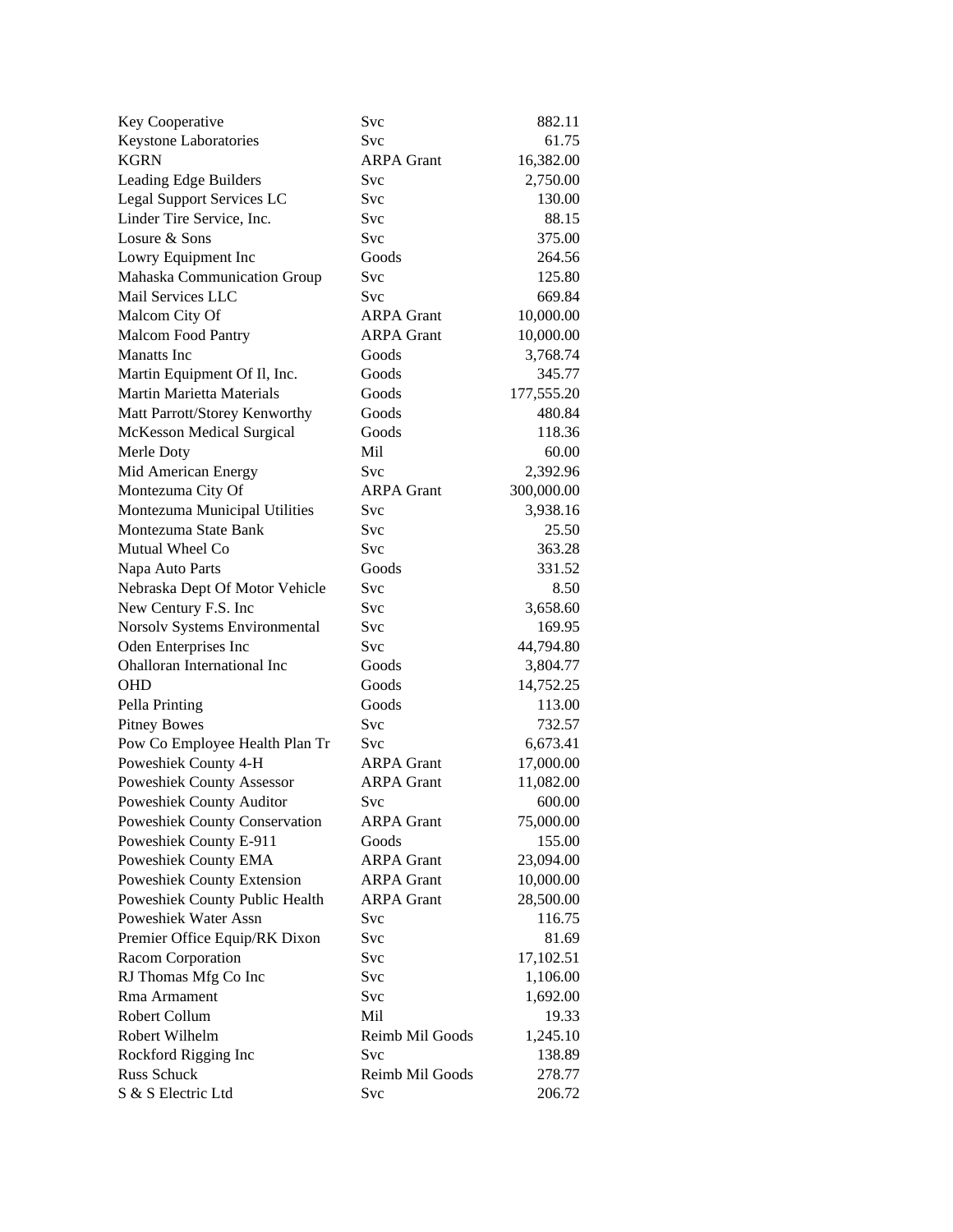| S2 Construction, LLC             | Svc        | 1,510.00  |
|----------------------------------|------------|-----------|
| <b>Sadler Power Train</b>        | Goods      | 223.62    |
| <b>Sandy Ross</b>                | Mil        | 55.50     |
| Schumacher Elevator Co           | Svc        | 298.71    |
| <b>SCISWA</b>                    | Svc        | 55.10     |
| Searsboro Telephone Co           | Svc        | 450.00    |
| <b>SHI</b>                       | Svc        | 3,069.00  |
| Sinclair Napa                    | Goods      | 502.75    |
| Snap On Tools                    | Goods      | 163.00    |
| <b>Summit Companies</b>          | <b>Svc</b> | 1,220.00  |
| <b>Swanson Services Corp</b>     | Svc        | 643.44    |
| <b>Tanner Hoffstetter</b>        | <b>Svc</b> | 1,035.71  |
| The Depot Express                | <b>Svc</b> | 3,024.18  |
| The Record                       | Svc        | 310.89    |
| Tifco Industries, Inc.           | Goods      | 652.07    |
| <b>Total Choice Shipping</b>     | Svc        | 12.55     |
| <b>Tritech Software Systems</b>  | Svc        | 29,481.09 |
| <b>United States Cellular</b>    | Svc        | 340.85    |
| <b>UPH-Grmc Occupational Med</b> | Svc        | 976.00    |
| Us Bank Equipment Finance        | Svc        | 999.31    |
| Uwe Meyer                        | Mil        | 21.95     |
| Vanguard Appraisals              | Svc        | 39,028.50 |
| Vannoy Chevrolet Co              | Svc        | 316.45    |
| Verizon                          | <b>Svc</b> | 320.10    |
| Verizon Connect Nwf Inc          | Svc        | 1,262.82  |
| Victor Oil, Inc.                 | Goods      | 29,420.23 |
| Visa                             | Svc        | 68.99     |
| Wagler's Funeral Home Ltd        | Svc        | 500.00    |
| Watson And Ryan PLC              | Svc        | 580.00    |
| West Payment Center              | <b>Svc</b> | 343.41    |
| Wex Bank                         | Svc        | 3,284.25  |
| Windstream                       | Svc        | 4,594.70  |
| Windstream Communications Inc    | Svc        | 200.00    |
| Winegarden Hardware Inc          | Goods      | 667.24    |
| Ziegler Inc                      | Goods      | 112.43    |

3 ayes. Motion carried.

8:52 a.m. Ed Evans joined the meeting.

9:00 a.m. Board held discussion with concerned citizens regarding the proposed carbon pipeline set to come through the state and Poweshiek County. Individuals present: Lori Lindsey, Jennifer Sinkler, Devyn Hall, Carolyn Bittner, Jean Perri, Ed Evans, Lyle Brehm, Engineer; JD Griffith, Sanitarian/Zoning Administrator; Amy Stevenson, Assessor. The board was provided with an ordinance that Food & Water Watch initiated. It is encouraged for counties to pass said ordinance to put regulations on pipelines should they come through the county. First and foremost, the county is opposed to the pipeline but groups against the pipeline feel the ordinance could help deter pipeline companies from coming through our county. It would make them accountable. The explosion in Mississippi was brought up and how it affected so many people and their health. If an explosion occurred in our county, our fire/EMS does not have the capability to handle such an explosion and help from HAZMAT comes from Waterloo, which is over an hour away. This pipeline is proposed to run within 1/8 mile of the town of Deep River. Assessor Stevenson asked if there was a shape file available showing where the pipeline is running. No one has seen any shape file but just a printed copy. Stevenson stated she could make a shape file if she had the names of the landowners that have been notified to date. Sheriff Kriegel stated that if a surveyor is on owner's land and does not